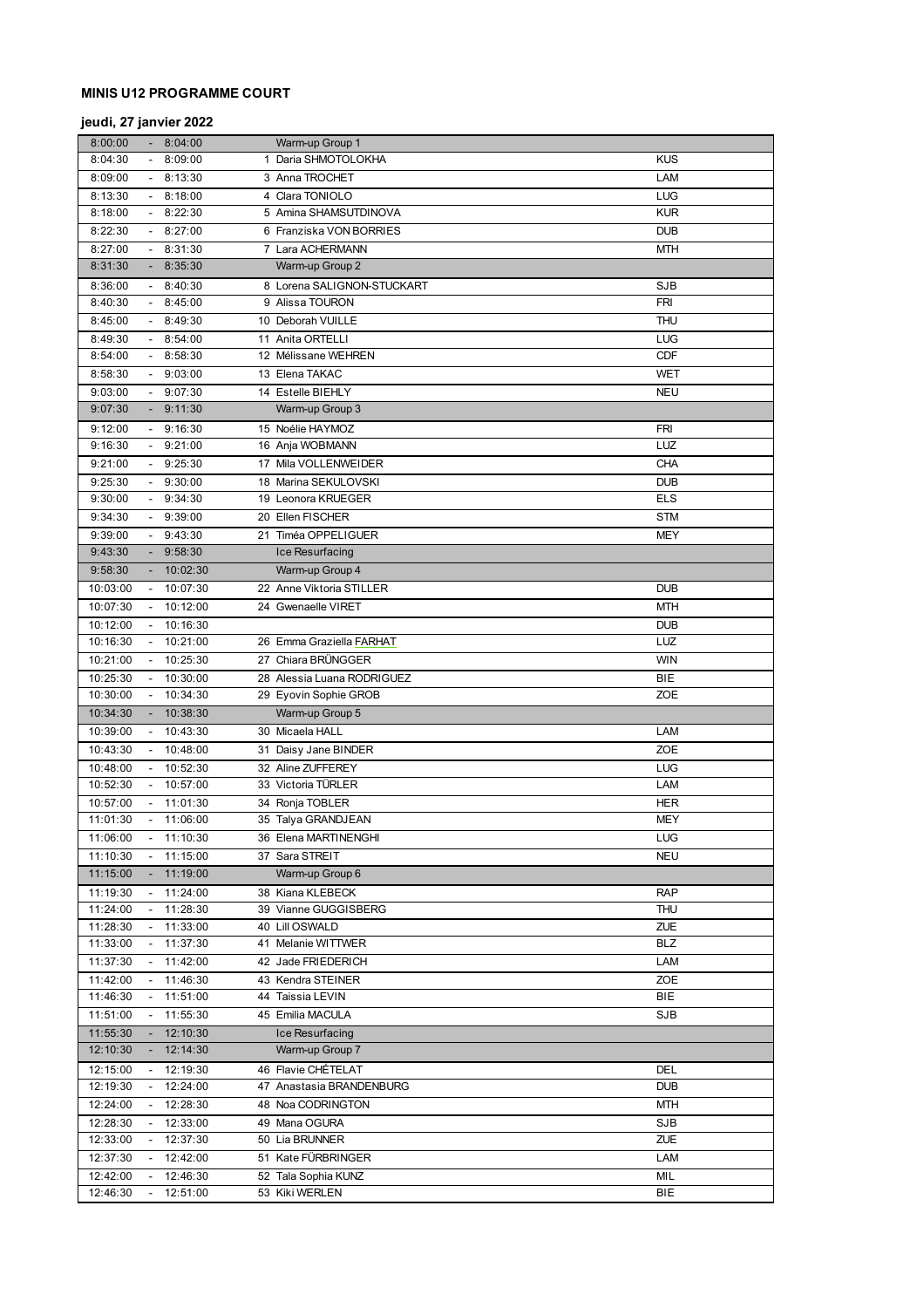**ESPOIRS GARÇONS PROGRAMME COURT** Printed: 23.01.2022 10:19:50

#### **jeudi, 27 janvier 2022**

| 12:51:00 |        | 12:55:00 | Warm-up Group 1            |            |
|----------|--------|----------|----------------------------|------------|
| 12:55:30 |        | 12:59:30 | 1 Nils BRENNER             | <b>HER</b> |
| 12:59:30 | $\sim$ | 13:03:30 | 2 Jan Surafel JEANNERET    | <b>BER</b> |
| 13:03:30 |        | 13:07:30 | 3 Uzumaki WENDLER          | <b>GEN</b> |
| 13:07:30 |        | 13:11:30 | 4 Gion SCHMID              | <b>ZOE</b> |
| 13:11:30 |        | 13:15:30 | 5 Tammaro WYSS             | <b>NEU</b> |
| 13:15:30 |        | 13:19:30 | Warm-up Group 2            |            |
| 13:20:00 |        | 13:24:00 | 6 Lenny OLIVIER            | <b>YVE</b> |
| 13:24:00 |        | 13:28:00 | 8 Rayan BUWE               | <b>NEU</b> |
| 13:28:00 |        | 13:32:00 | 9 Andrin VUILLE            | <b>THU</b> |
| 13:32:00 |        | 13:36:00 | 10 Sky Alexander DEMIDENKO | <b>ZOE</b> |
| 13:36:00 |        | 13:51:00 | Ice Resurfacing            |            |

Resurfacing: 00:15:00 Warm-up: 00:04:00 Duration of Skating: 00:02:20 Judging First: 00:01:10 Judging Last: 00:01:10 Introduction: 00:00:00

Printed: 23.01.2022 10:20:39

## **JUNIORS DAMES PROGRAMME COURT** (1 seul groupe)

#### **jeudi, 27 janvier 2022**

| 13:51:00 | $\sim$                   | 13:57:00 | Warm-up Group 1        |            |
|----------|--------------------------|----------|------------------------|------------|
| 13:57:30 | $\overline{\phantom{0}}$ | 14:02:40 | 2 Federica MAGNIFICO   | LAM        |
| 14:02:40 | $\sim$                   | 14:07:50 | 3 Livia KAISER         | <b>DUB</b> |
| 14:07:50 |                          | 14:13:00 |                        | 모          |
| 14:13:00 | $\overline{\phantom{0}}$ | 14:18:10 | 5 Smetine Tia KURATH   | <b>KUS</b> |
| 14.18.10 |                          | 14.24.10 | Warm-up Group 2        |            |
| 14:24:40 | $\overline{\phantom{0}}$ | 14:29:50 | Valentina BINAGHI<br>6 | <b>LUG</b> |
| 14:29:50 | ۰.                       | 14:35:00 | Alizée PETRINI         | <b>FRI</b> |
| 14:35:00 | ۰.                       | 14:40:10 | 8 Ophélie CLERC        | <b>VER</b> |
|          |                          |          |                        |            |

Resurfacing: 00:15:00 Warm-up: 00:06:00 Duration of Skating: 00:02:40 Judging First: 00:02:00 Judging Last: 00:02:00 Meroduction: 00:00:00

Printed: 23.01.2022 10:24:53

#### **MINIMES ARP STYLE LIBRE**

#### **jeudi, 27 janvier 2022**

| 14:40:10 | 14:45:10 | Warm-up Group 1       |            |
|----------|----------|-----------------------|------------|
| 14:45:40 | 14:50:10 | Alisson LAMBIEL       | <b>VER</b> |
| 14:50:10 | 14:54:40 | 2 Alix PEDURTHE LAUGA | <b>YVE</b> |
| 14:54:40 | 14:59:10 | 3 Alesya MARRONE      | <b>SIO</b> |
| 14:59:10 | 15:03:40 | 4 Giulia CONSTANTIN   | <b>SIO</b> |
| 15:03:40 | 15:08:10 | 5 Mya IANNANTUONI     | <b>SIM</b> |
| 15:08:10 | 15:13:10 | Warm-up Group 2       |            |
| 15:13:40 | 15:18:10 | 6 Siena BLIZNAKOVA    | <b>CMS</b> |
| 15:18:10 | 15:22:40 | 7 Angélique RAYROUD   | LAM        |
| 15:22:40 | 15:27:10 | 8 Caly IANNANTUONI    | <b>SIM</b> |
| 15:27:10 | 15:31:40 | 9 Tanja BURNAND       | <b>TRC</b> |
| 15:31:40 | 15:36:10 | 10 Ashley PELLISSIER  | <b>CMS</b> |
| 15:36:10 | 15:51:10 | Ice Resurfacing       |            |

Resurfacing: 00:15:00 Warm-up: 00:05:00 Duration of Skating: 00:03:00 Judging First: 00:01:00 <sup>Judging Last</sup>: 00:01:00 Introduction: 00:00:00

Printed: 23.01.2022 10:26:09 **INTER-ARGENT ARP STYLE LIBRE**

# **jeudi, 27 janvier 2022**

| 15:51:10 | $\sim$                   | 15:56:10 | Warm-up Group 1      |            |
|----------|--------------------------|----------|----------------------|------------|
| 15:56:40 | $\sim$                   | 16:01:10 | Zoé BUCHILLY         | <b>VER</b> |
| 16:01:10 | $\sim$                   | 16:05:40 | 2 Victoria PICHONNAZ | <b>VER</b> |
| 16:05:40 | $\sim$                   | 16:10:10 | 3 Oriane ETIENNE     | DEL        |
| 16:10:10 | $\sim$                   | 16:14:40 | 5 Camilla MELEGARI   | <b>MTH</b> |
| 16:14:40 | $\sim$                   | 16:19:10 | 6 Manon RODUIT       | <b>SIO</b> |
| 16:19:10 | $\overline{\phantom{a}}$ | 16:23:40 | 7 Eleni GILLI        | <b>GEN</b> |
| 16:23:40 | $\sim$                   | 16:28:10 | Mégane CLERC<br>8    | <b>GRU</b> |

Resurfacing: 00:15:00 Warm-up: 00:05:00 Duration of Skating: 00:03:00 Judging First: 00:01:00 <sup>Judging Last</sup>: 00:01:00 Introduction: 00:00:00